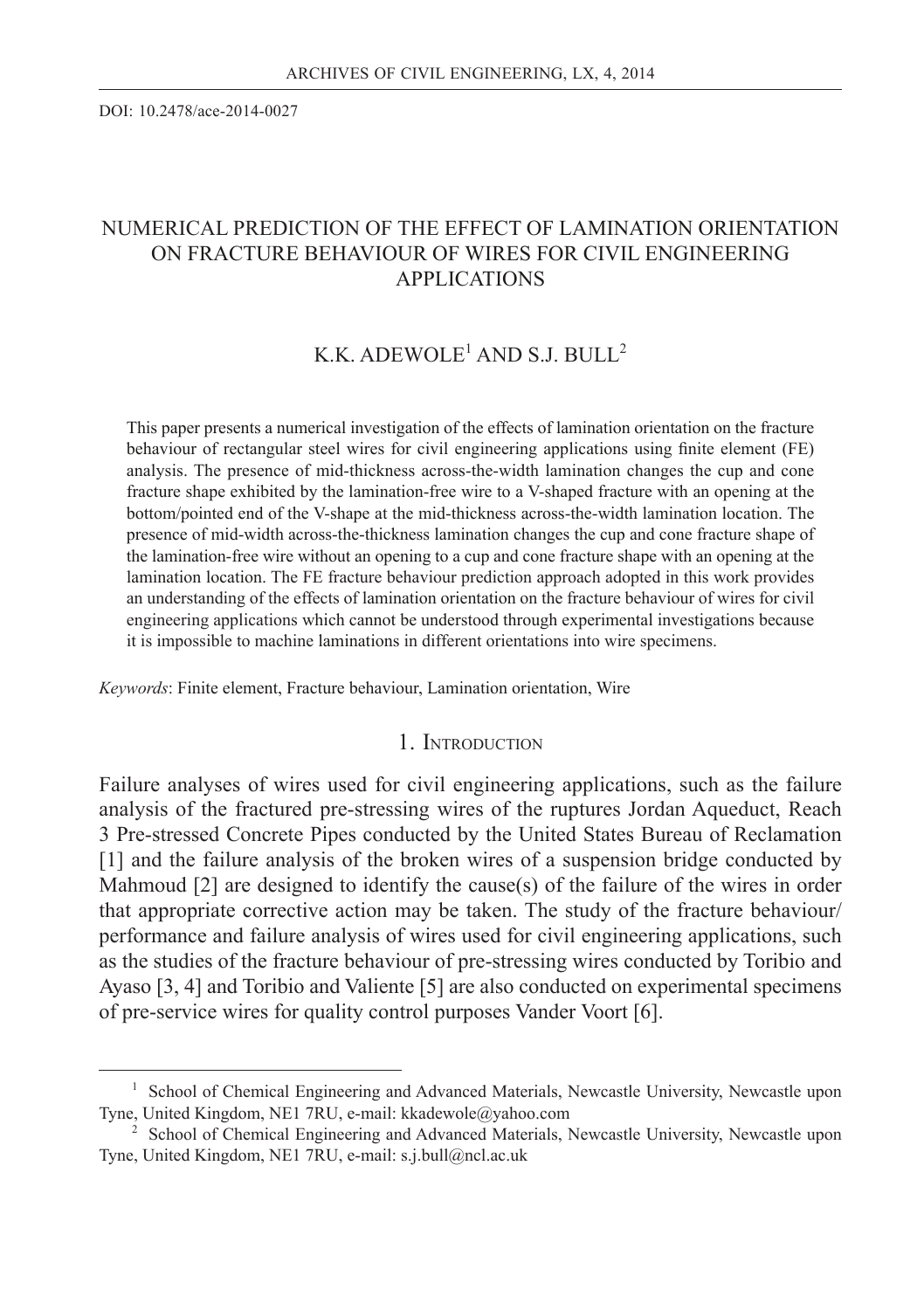Wires for civil engineering applications, as all engineering materials, are not defect-free and often contains defects such as notches/scratches, cracks, laminations etc, which may affect their fracture performance and threaten their structural integrity. Consequently, for the structural integrity of wire reinforced or wire pre-stressed structures, where wires serve as the load carrying member or contribute to the load carrying capability of the structure, an understanding of the effects of defects on the fracture behaviour of wires is essential. There is a need to have an understanding of the effect of laminations in particular on the fracture behaviour of rolled wires. For example, the presence of laminations in the Jordan Aqueduct, Reach 3 Pre-stressed Concrete Pipes pre-stressing wires has been identified as the cause of the failure of the concrete pipes/ aqueduct [1]. Laminations are usually invisible, long linear crack-like defects that are usually parallel to the wires' rolling or drawing direction Peet and Wilde [7]. One of the techniques for the detection of laminations in wires is by subjecting the wire to a reverse bending and straightening test. However, Adewole and Bull [8] have revealed that mid-width laminations in wires subjected to the reverse bending and straightening test may go undetected. The laminations that were responsible for the failure of the Jordan Aqueduct, Reach 3 Pre-stressed Concrete Pipe pre-stressing wires were found to be randomly oriented around the wire's circumference. For rectangular wires, the laminations could be orientated across-the-width and/or across-the-thickness of the wires. Consequently, there is the need for the understanding of the effects of lamination orientation on the fracture behaviour of rectangular wires.

Experimental investigations of the effects of notches, vertical surface cracks and the number of drawing passes on the fracture behavior of wires for civil engineering applications have been conducted by Toribio and Ayaso [3], Toribio and Ayaso [4], and Toribio and Valiente [5] respectively. While notches can be machined into wires, surface cracks can be experimentally introduced into wires by axial fatigue loading, and the number of drawing passes the wires undergo can be experimentally simulated, the longitudinal mid-thickness across-the-width and mid-width across-the-thickness linetype/crack-like laminations such as those that were responsible for the failure of the Jordan Aqueduct, Reach 3 Pre-stressed Concrete Pipe pre-stressing wires cannot be experimentally machined into wire specimens. Thus, alternative approaches are needed to study and understand the effect of the orientation of the line-type/crack-like laminations on the fracture behaviour of rectangular wires. In this paper, the effects of the orientation of longitudinal linear crack-like laminations on the fracture behaviour of a typical rectangular carbon steel wire used for civil engineering applications is investigated using Finite Element (FE) analysis. The investigation covers the effects of longitudinal mid-thickness across-the-width and mid-width across-the-thickness linear crack-like laminations on the fracture behaviour (fracture process sequence and fracture shape) of rectangular steel wires.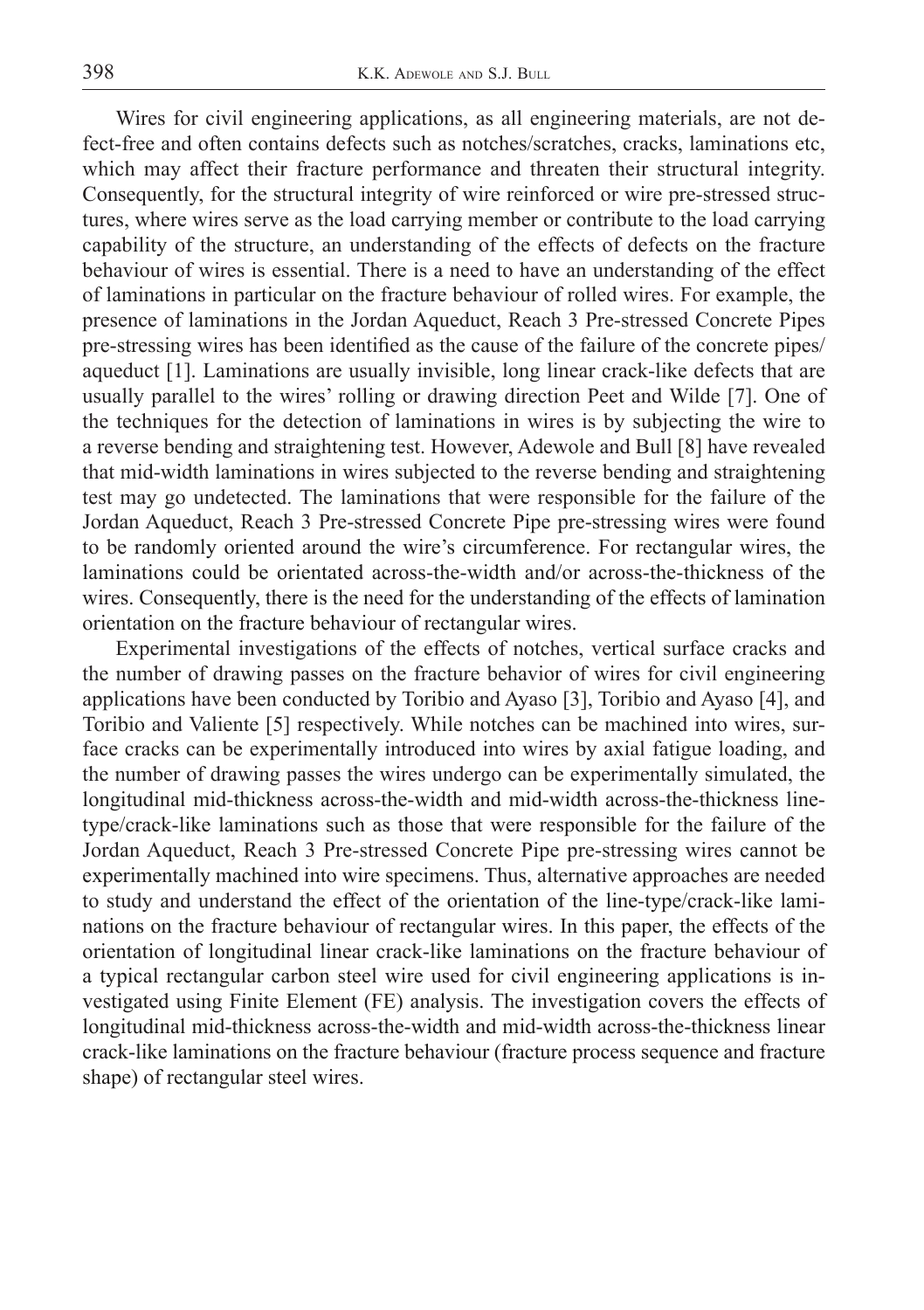### 2. EXPERIMENTAL

Test samples were made from a low carbon manganese steel wire material (0.18%C, 0.6%Mn). Laboratory tensile testing was conducted on two wire sizes with 12mm x 5mm and 12mm x 7mm cross-sectional dimensions. For each wire size, ten full-size lamination-free wire specimens with an overall length of 170mm and a gauge length of 50mm shown in Figure 1 were tested. The tensile test was conducted with an Instron universal testing machine (IX 4505) with a static capacity of  $\pm 100$  kN. The specimens were held with wedge grips and the displacement of the 50mm gauge length was measured with an Instron 2630–112 clip-on strain gauge extensometer with a 50 mm gauge length. The tensile tests were conducted on lamination-free wire specimens at a cross head speed of 5 mm/min, an ambient temperature of 20℃ and a relative humidity of 38%. No tensile test was conducted on wire with laminations because as earlier stated, it was not experimentally possible to machine the long longitudinal mid-thickness across-the-width and mid-width across-the-thickness linear crack-like laminations such as those responsible for the failure of the pre-stressing wires of the ruptured Jordan Aqueduct pre-stressed concrete pipes into the wires.



Fig. 1. Experimental wire specimen

### 3. FINITE ELEMENT TENSILE TESTING SIMULATION

The FE simulations of the tensile test, elastic, plastic and fracture behaviours of the wires were conducted with the isotropic elastic-plastic model and the micromechanical-based phenomenological shear failure fracture model. This combination has been established to be a suitable model combination for the accurate prediction of the entire elastic, plastic and fracture behaviours of the typical wire for civil engineering applications used for this work by Adewole [9]. Details of the models and their parameters can be obtained from Adewole [9]. Taking an advantage of the symmetry of the wires, the simulations of the tensile testing of the wire with and without laminations were conducted on half models of the wires with and without laminations as shown in Figures  $2(a)$  to (c) to reduce the FE computation time and the FE results' file size. The 10mm long longitudinal mid-thickness across-the-width and mid-width across-the-thickness line-type/crack-like laminations are not visible in meshed models in Figure 2(a) as they were modelled as seams (partition lines which open during analysis) that have been established in Adewole [10] to be an appropriate modelling technique for the simu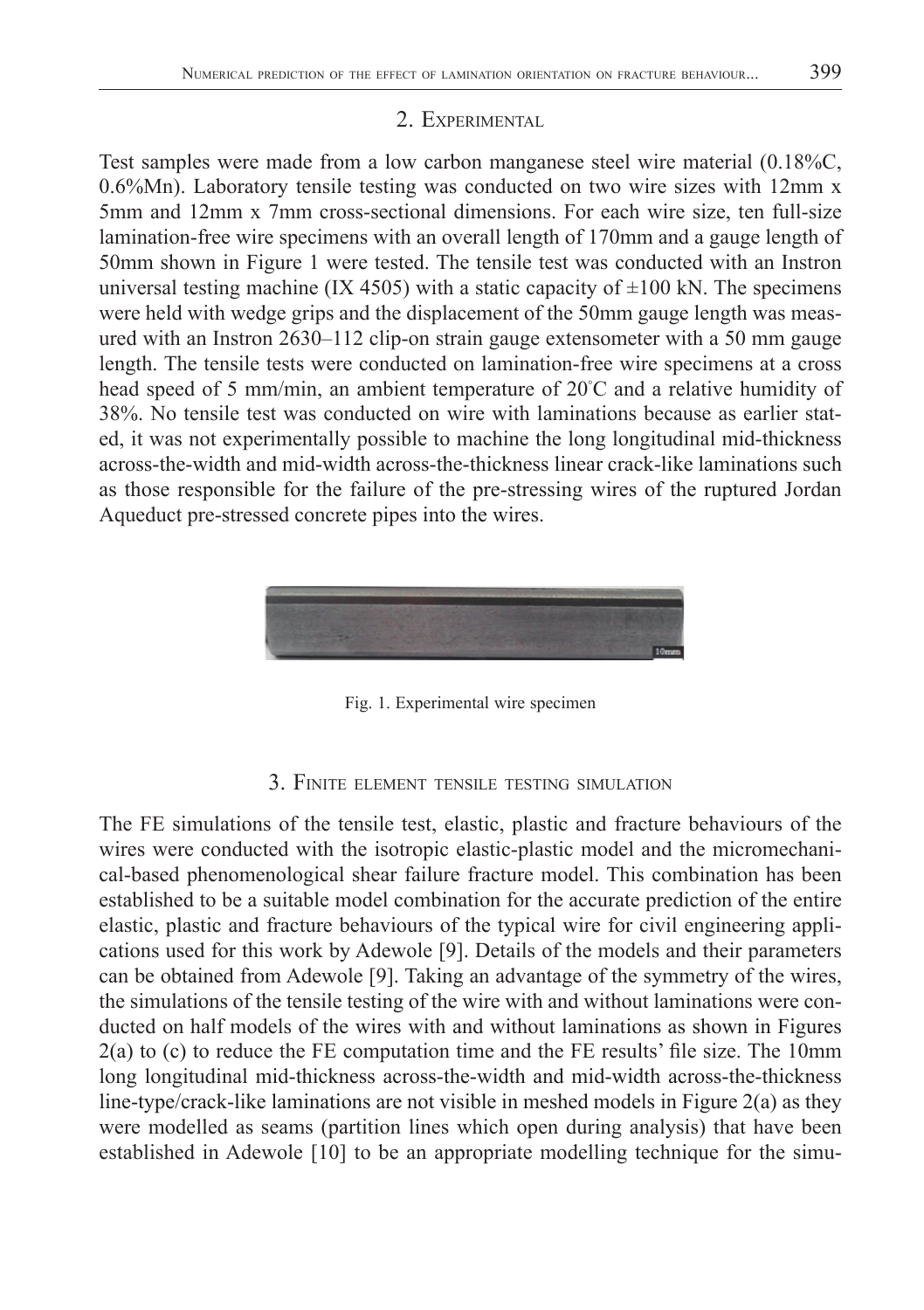lation of the linear crack-like laminations considered in this work. Consequently, the wireframe images of the wire models with and without laminations are also provided in Figures.  $2(b)$  to  $(d)$ .



(c) Mid-thickness lamination (d) Mid-width lamination

Fig. 2. FE models of wires with and without laminations

The models of the wire specimens were meshed with C3D8R (8-node linear brick, reduced integration, hourglass control) elements of two sizes: 1mmx1mmx1mm and 0.1mm x 0.1mm x 1mm elements. The outer regions of the models of the wire specimens with the mid-thickness across-the-width lamination, mid-width acrossthe-thickness laminations and the lamination-free wire were meshed with the coarse 1mmx1mmx1mm elements, while the middle region of the three wire models was meshed with the fine  $0.1$ mm x  $0.1$ mm x 1mm elements as shown in Figure 2 (a). The fine elements were positioned with their 1mm dimension in the global direction of the wire's width. This element size combination and orientation has been established as the optimum mesh/element size combination and the appropriate element orientation for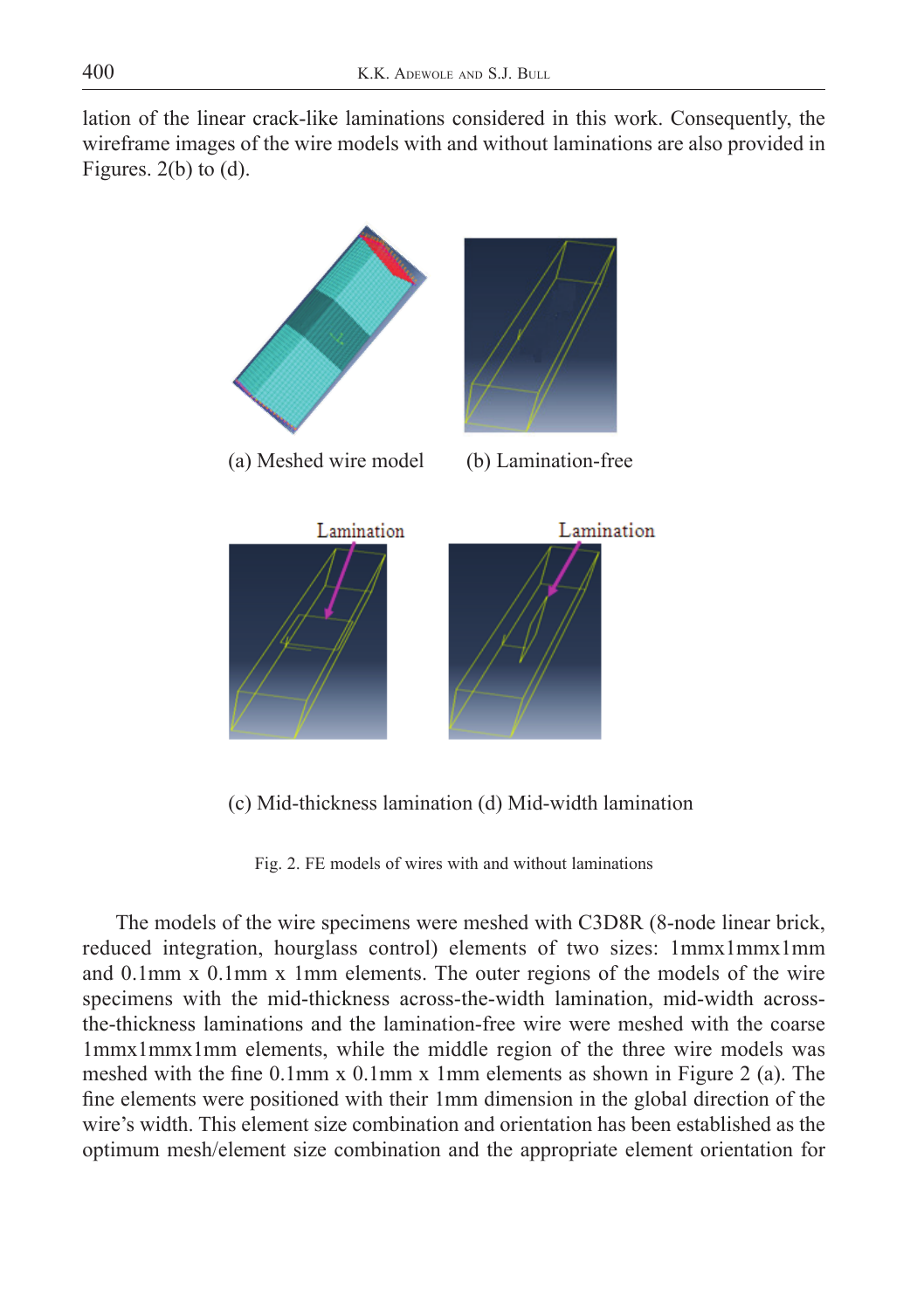the accurate prediction of the tensile and fracture behaviours of the wires considered in this work by Adewole  $[11]$ . The left hand end of the models was completely fixed and the right hand end was partially fixed without any restraint to its translational movement in the wire's longitudinal direction. The partially fixed right hand end of the model was subjected to a longitudinal displacement.

### 4 RESULT

The FE predicted deformed shapes and fracture process sequences for the two wire sizes are similar, consequently, only the deformed shapes and fracture process sequence for the 12mmx7mm wire are presented. The experimental and FE force-displacement curves for the lamination-free wire are presented in Figure 3. The FE predicted deformed shapes for the lamination-free wire, the wire with the mid-thickness acrossthe-width lamination and the wire with the mid-width across-the-thickness laminations after necking are shown in Figure 4. The FE predicted deformed shapes throughout the fracture process of the lamination-free wire, the wire with the mid-thickness across-thewidth lamination and the wire with the mid-width across-the- thickness lamination are presented in Figures 5, 6, and 7 respectively.



Fig. 3: Force-displacement curves for lamination-free wire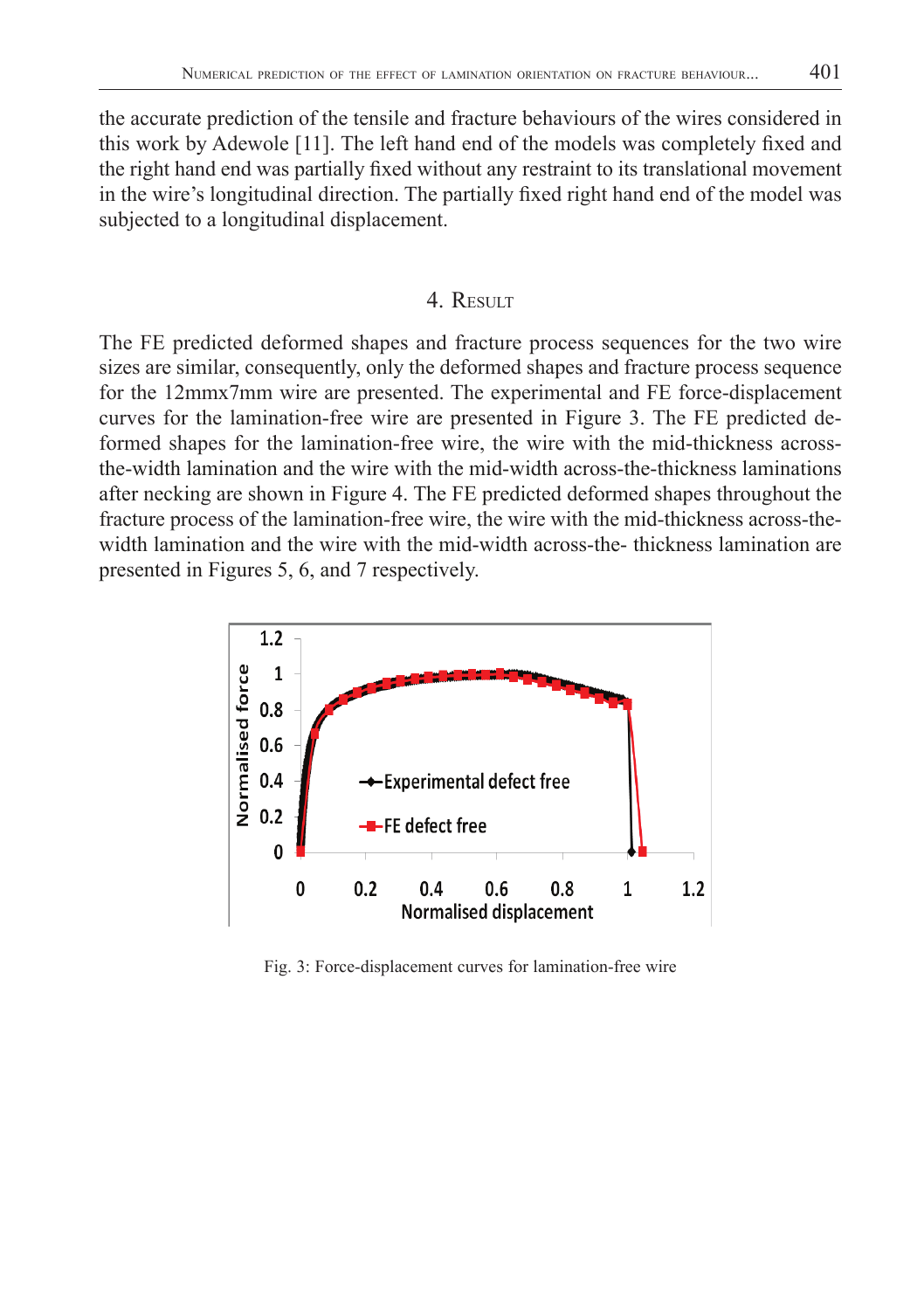

(a) Lamination-free wire specimen (b) Wire with mid-thickness across-the-width lamination



(c) Wire with mid-width across-the-thickness lamination

Fig. 4. FE predicted necked wire models

### 5. DISCUSSION

As shown in Figure 3 and Figures 5(d) and (e), there is a good agreement between the experimental and FE predicted force-displacement curves, and the experimental and FE predicted cup and cone fracture shapes exhibited by the lamination-free wire. This demonstrates the accuracy of the simulation technique employed in this work for the prediction of the tensile and fracture behaviour of lamination-free wire. While the experimental verification of the accuracy of the FE results for the wire with laminations could not be conducted, the good agreement between the FE predicted V-shaped fracture shape with an opening at the pointed end of the V shape at the location of the lamination shown in Figure 6(d) and the fractured Pre-stressed Concrete Pipe pre-stressing wire with pre-service lamination presented by United States Bureau of Reclamation [1] shown in Figure 6(e) demonstrates the accuracy of the FE simulation in predicting the fracture behaviour of wires with laminations.

As shown in Figure 4(a), the 12mm x 7mm lamination-free wire necked as a single unit without any opening while the wire with laminations necked with an opening between the two ligaments as shown in Figs 4(b) and 4(c). As explained in the earlier work of the Author (see Adewole [12]), the wire with the laminations necked with an opening because the presence of the mid-thickness across-the-width lamination divides the wire into 12mm x 3.5mm front and back ligaments. The front and back ligaments necked separately by shrinking in opposite lateral directions, thereby leaving an opening at the location of the mid-thickness across-the width lamination. Similarly, the presence of the mid-width across-the-thickness lamination divides the wire into 7mm x 6mm top and bottom ligaments with the front and back ligaments necking separately by shrinking in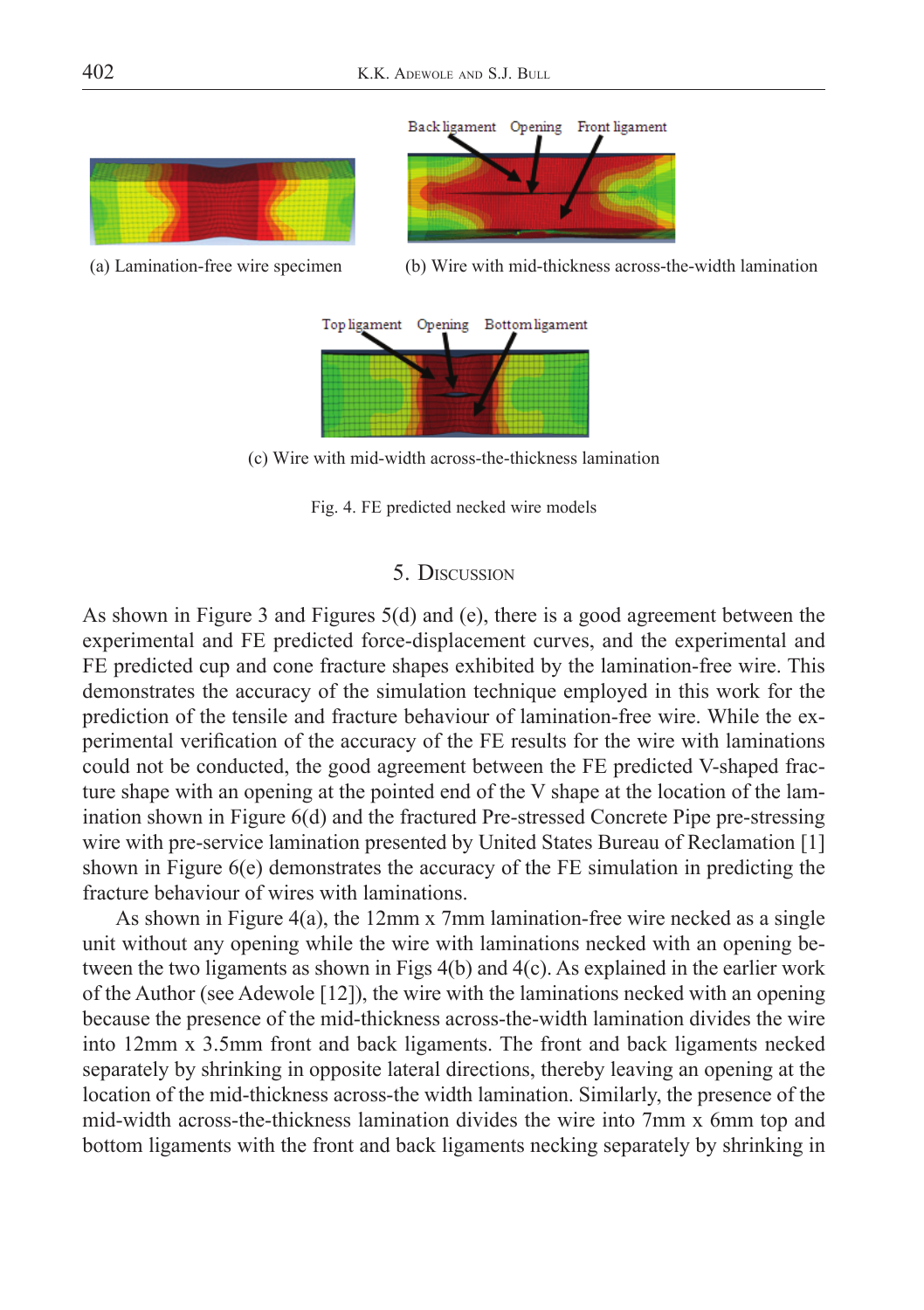opposite vertical directions, thereby leaving an opening at the location of the mid-width across-the thickness lamination.



(a) Flat fracture initiation (b) Flat to slant fracture transition







(c) Propagated flat and slant fracture (d) FE fractured wire (e) Experimental fractured wire

Fig. 5. Fracture process sequence in lamination-free wire

As shown in Figure 5, the FE predicted cup and cone fracture process for the lamination-free wire follows the well know cup and cone fracture process sequence which begins with a flat fracture initiation at the center of the wire (Figure 5a), followed by flat to slant fracture transition (Figure 5b), and the propagation of the flat and slant fractures (Figure 5c), leading to the cup and cone fracture shown in Figure 5d. Also, as shown in Figs 5(a) to (d), the lamination-free wire fractured as a single unit without any opening and with a fracture initiation occurring at only one location, which is at the center of the entire 12mmx7mm single wire unit. As shown in Figure 6(a), the fracture process of the wire with the mid-thickness across-the-width lamination started with two flat fracture initiations simultaneously, one at the center of each of the 12mm x 3.5mm front and back ligaments. The initiated flat fracture propagated vertically along the width of the wire/wire ligaments and transited to slant fractures on both sides of the propagated flat fracture at the outer edges of both the front and back ligaments as shown in Figure 6(b). This was followed by the simultaneous propagation of the flat fracture at the center of the front and back ligaments along the width of the wire/ligaments, and the propagation of the slant fracture across the outer edges of the front and back ligaments along the wire/ligaments' thickness as shown in Figure 6(c), leading to the complete fracture of the wire with a V-shaped fracture surface with opening as shown in Figure 6(d). The completely fractured wire with the mid-thickness across-the-width lamination in Figure 6(d) exhibits a V-shaped fracture shape because the front and back ligaments fractured separately with a negative and a positive slopes respectively. The opening at the pointed end of the V-shaped fracture exhibited by the wire at the location of the mid-thickness across-the width lamination, as earlier stated, resulted from the shrinking of the front and back ligaments in opposite lateral directions due to necking.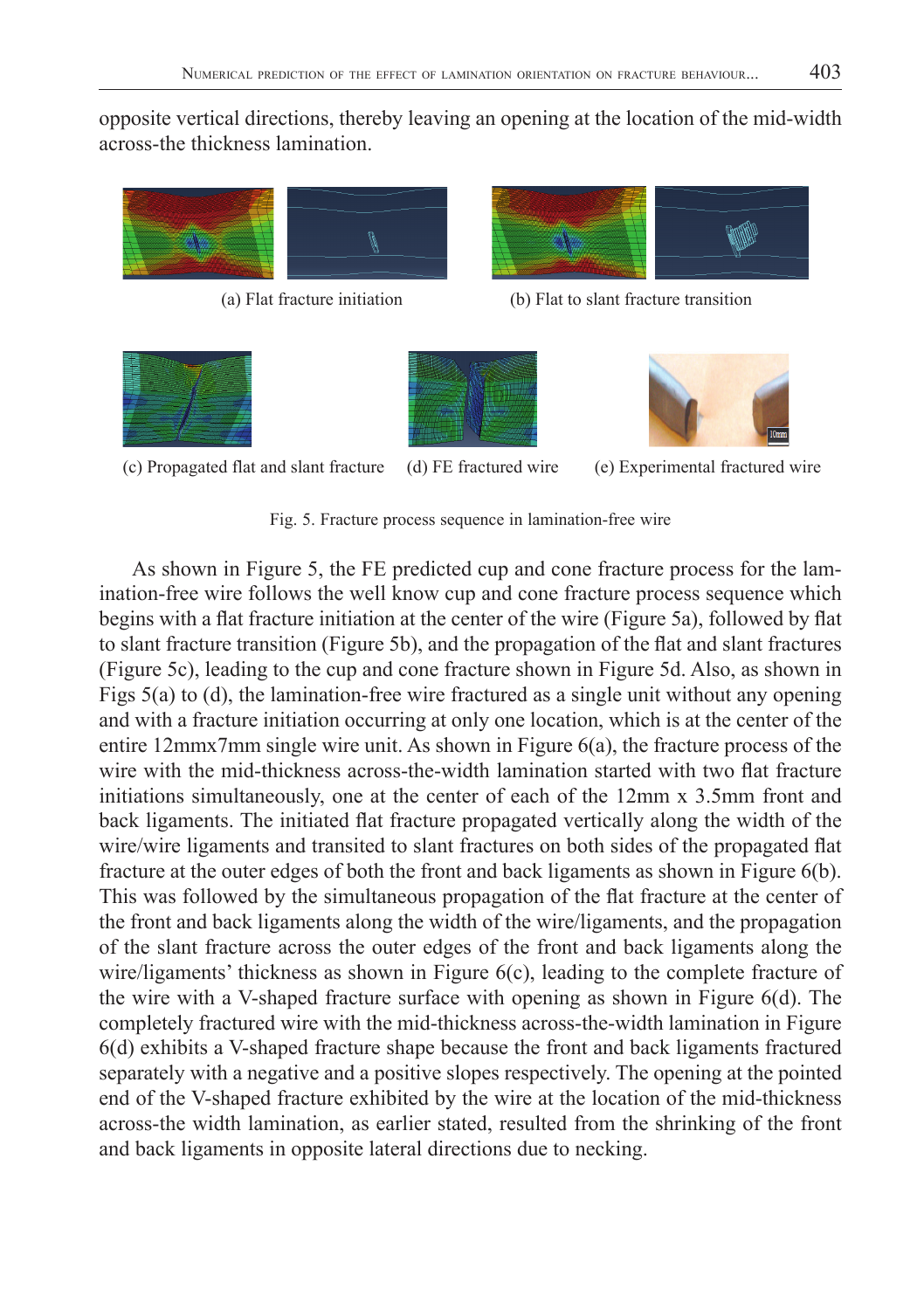

(a) Flat fracture initiation in front and back ligaments



(b) Flat to slant fracture transition in front and back ligaments



(c) Propagated flat and slant fracture in front and back ligaments



(d) Fractured model of wire with mid-thickness lamination



(e) Fractured wire specimen obtained from US Bureau of Reclamation, (1994) [1].

Fig. 6. Fracture process sequence in wire with mid-thickness across-the-width lamination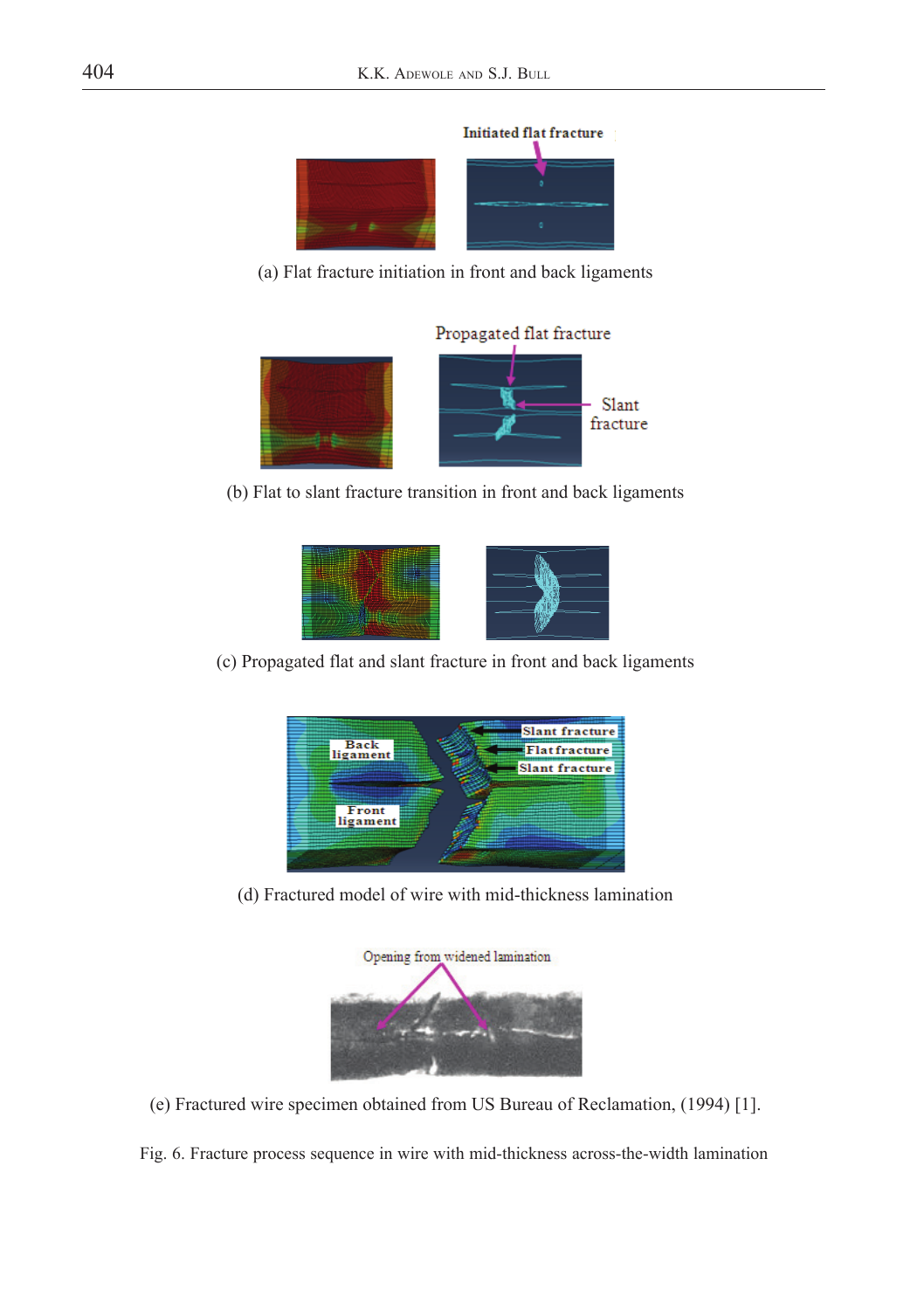

## (a) Flat fracture initiation in top and bottom ligament



# (b) Propagated flat fracture in top and bottom ligament



## (c) Flat to slant fracture transition in top and bottom ligament



## (d) Propagated slant fracture in top and bottom ligament



(e) competely fractured wire with mid-width lamination

Fig. 7. Fracture process sequence in wire with mid-width across-the-thickness lamination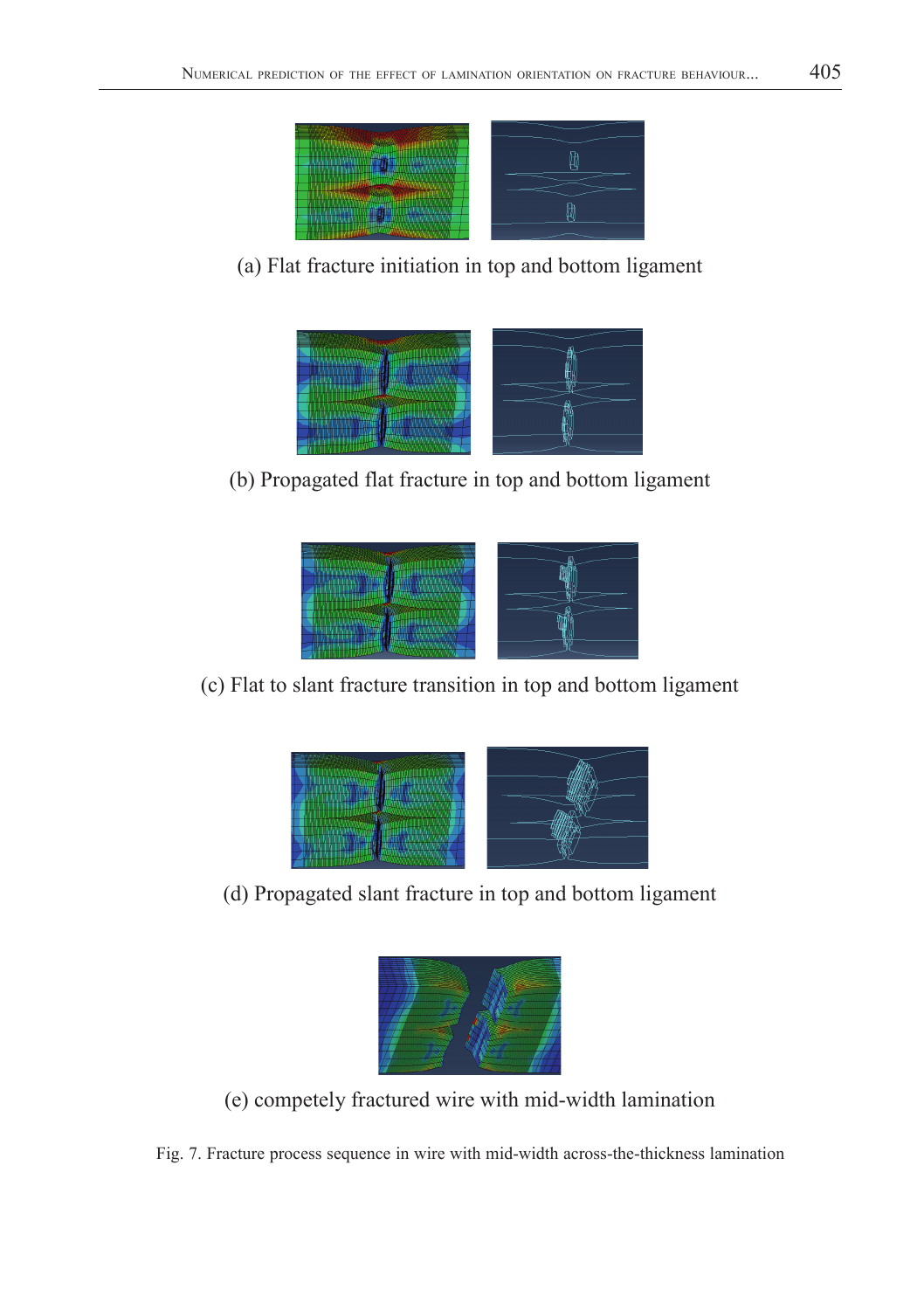As shown in Figure 7(a), the fracture process of the wire with the mid-width acrossthe-thickness lamination started with two flat fracture initiations simultaneously, one at the center of each of the 7mm  $x$  6mm top and bottom ligaments. The initiated flat fracture propagated vertically across the width of the top and bottom ligaments (width of the wire) simultaneously as shown in Figure 7(b) and transited to slant fractures at the outer edges of both the top and bottom ligaments simultaneously as shown in Figure 7(c). The slant fracture propagated across the outer edges of the top and bottom ligaments simultaneously as shown in Figure 7(d), leading to the complete fracture of the top and bottom ligaments simultaneously as shown in Figure 7(e). The completely fractured wire with the mid-width across-the-thickness lamination in Figure 7(e) exhibits a cup and cone fracture shape with an opening at the middle of the width of the wire where the mid-thickness across-the-width lamination is located. The opening at the mid-width of the cup and cone fracture shape where the mid-width across-the-thickness lamination is located as earlier stated resulted from the shrinking of the top and bottom ligaments in opposite vertical directions. There is more plastic deformation in the centre of the smaller ligaments in this case when compared to the larger ligaments when the lamination is turned through ninety degrees discussed previously. The stress concentration effects of corners have a relatively small effect on the fracture initiation.

#### 6. CONCLUSION

This paper presents the numerical prediction of the effects of lamination orientations on the fracture behaviour of typical rectangular steel wires with laminations used for civil engineering applications using finite element analysis. The investigation covered the effect of the longitudinal mid-thickness across-the-width and mid-width across-thethickness linear crack-like laminations on the fracture behaviour of rectangular wires. FE analysis revealed that the presence of longitudinal mid-thickness across-the-width and mid-width across-the-thickness line-type/crack-like laminations has the same effects on the fracture process sequence and the fracture behaviour of both wire sizes. FE analysis also revealed that the presence of longitudinal mid-thickness across-the-width divides the wire into front and back ligaments while the presence of the mid-width across-the-thickness laminations divides the wire into top and bottom ligaments. FE analysis revealed that the lamination-free wire fractured as a unit while each of the front and back ligaments of the wire with mid-thickness across-the-width lamination and each of the top and bottom ligaments of the wire with the mid-width across-thethickness laminations fractured separately. FE analysis further revealed that the fracture process of the wire with the mid-width across-the-thickness lamination started with two flat fracture initiations simultaneously, one at the center of each of the top and bottom ligaments. Similarly, the fracture process of the wire with the mid-thickness acrossthe-width lamination started with two flat fracture initiations simultaneously, one at the center of each of the front and back ligaments.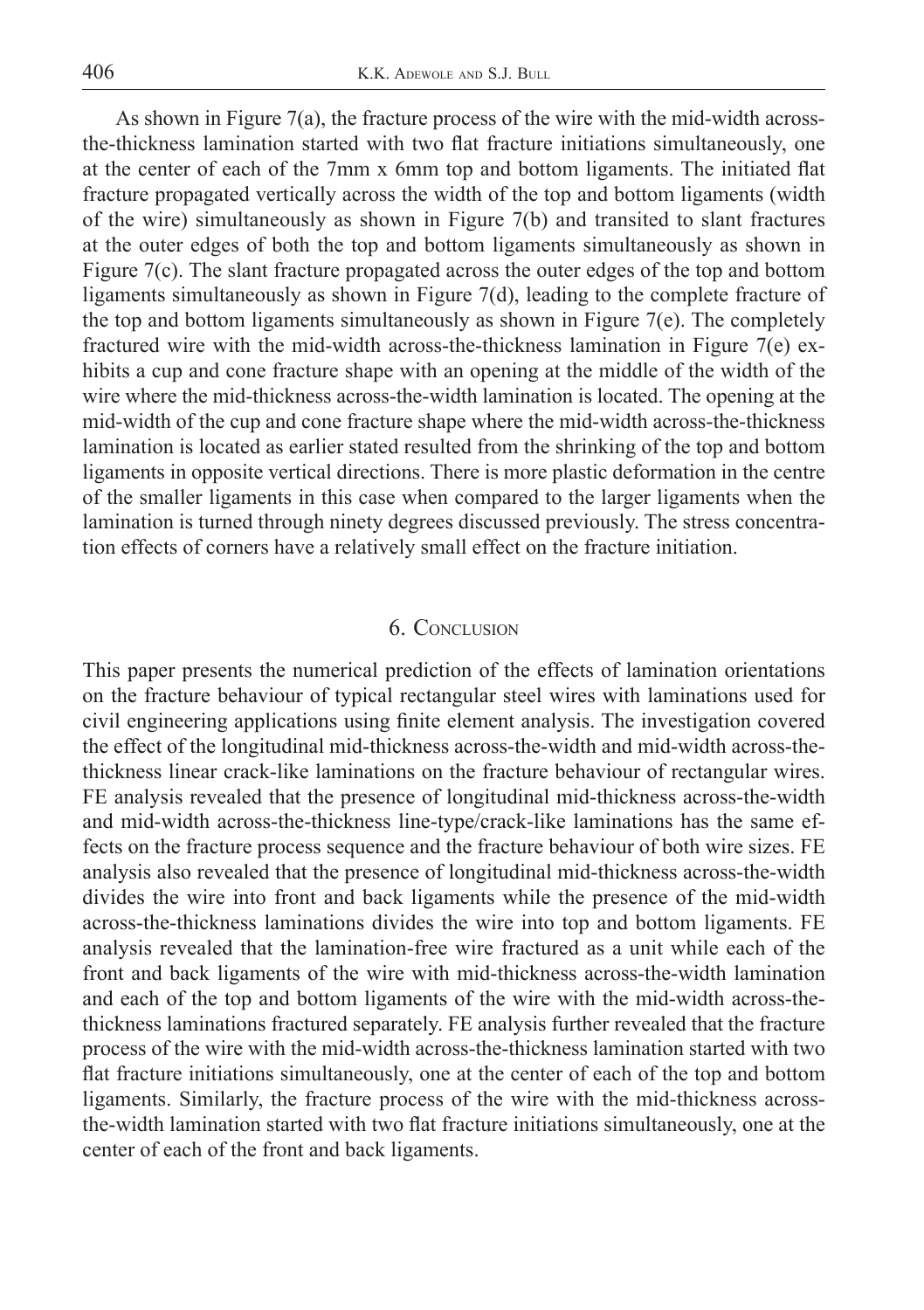FE analysis also revealed that the presence of the mid-thickness across-the-width lamination changes the cup and cone fracture shape exhibited by the lamination-free wire to a V-shaped fracture shape with an opening at the bottom/pointed end of the V-shape at the location of the mid-thickness across-the-width lamination. The wire with the mid-thickness across-the-width lamination exhibits a V-shaped fracture shape because the front and back ligaments fractured separately with a negative and a positive slopes respectively. The opening at the pointed end of the V-shaped fracture shape exhibited by the wire at the location of the mid-thickness across-the width lamination resulted from the shrinking of the front and back ligaments in opposite lateral directions. FE analysis also revealed that the presence of the mid-width across-the-thickness lamination changes the cup and cone fracture shape of the lamination-free wire to a cup and cone fracture shape with an opening at the location of the mid-width across-the-thickness lamination. The opening at the mid-width of the cup and cone fracture shape where the mid-width across-the-thickness lamination is located resulted from the shrinking of the top and bottom ligaments in opposite vertical directions

The FE fracture behaviour prediction approach adopted in this work provides an understanding of the fracture process, fracture process sequence and the fracture behaviour of wires with longitudinal mid-thickness across-the-width and mid-width across-thethickness laminations. The FE fracture behaviour prediction approach adopted in this work serves as a tool for the investigtion of the effects of longitudinal mid-thickness across-the-width and mid-width across-the-thickness laminations on the fracture behaviour of rectangular wires which cannot be conducted experimentally. This is due to the fact that it is not possible to machine longitudinal mid-thickness across-the-width and mid-width across-the-thickness laminations into the wire specimens.

### 7. REFERENCES

- 1. United States Bureau of Reclamation. "Pre-stressed Concrete Pipe Failure Jordan Aqueduct, Reach 3" 1994. All U.S. Government Documents (Utah Regional Depository), Paper284. http://digitalcommons. usu.edu/govdocs/284, assessed on 20/04/2014.
- 2. K. M. Mahmoud, "Fracture strength for a high strength steel bridge cable wire with a surface crack", Theoretical and Applied Fracture Mechanics, vol 48(2), 152–160, 2007.
- 3. J. Toribio, and F. J. Ayaso, "Anisotropic fracture behaviour of cold drawn steel: a materials science approach", Materials Science and Engineering, vol A343, 265–272.
- 4. J. Toribio, and F. J. Ayaso, "Fracture Performance of Progressively Drawn Pearlitic Steel under Triaxial Stress States", Materials Science, vol. 37(5), 70–717, 2001.
- 5. J. Toribio, and A. Valiente, "Failure analysis of cold drawn eutectoid steel wires for pre-stressed concrete", Engineering Failure Analysis, 13 (3), 301–311, 2006.
- 6. G. F. Vander Voort, "Visual Examination and Light Microscopy", ASM Handbook, vol. 12: Fractography, 91-165, 1987, ASM web. www.asminternational.org, Assessed 15<sup>th</sup> June, 2014.
- 7. S. Peet, and A. Wilde, "Laminations-origin, detection and assessment", *Congreso Internacional de Ductos*, 14–16 November, 2001, Merida Yucatan, Mexico.